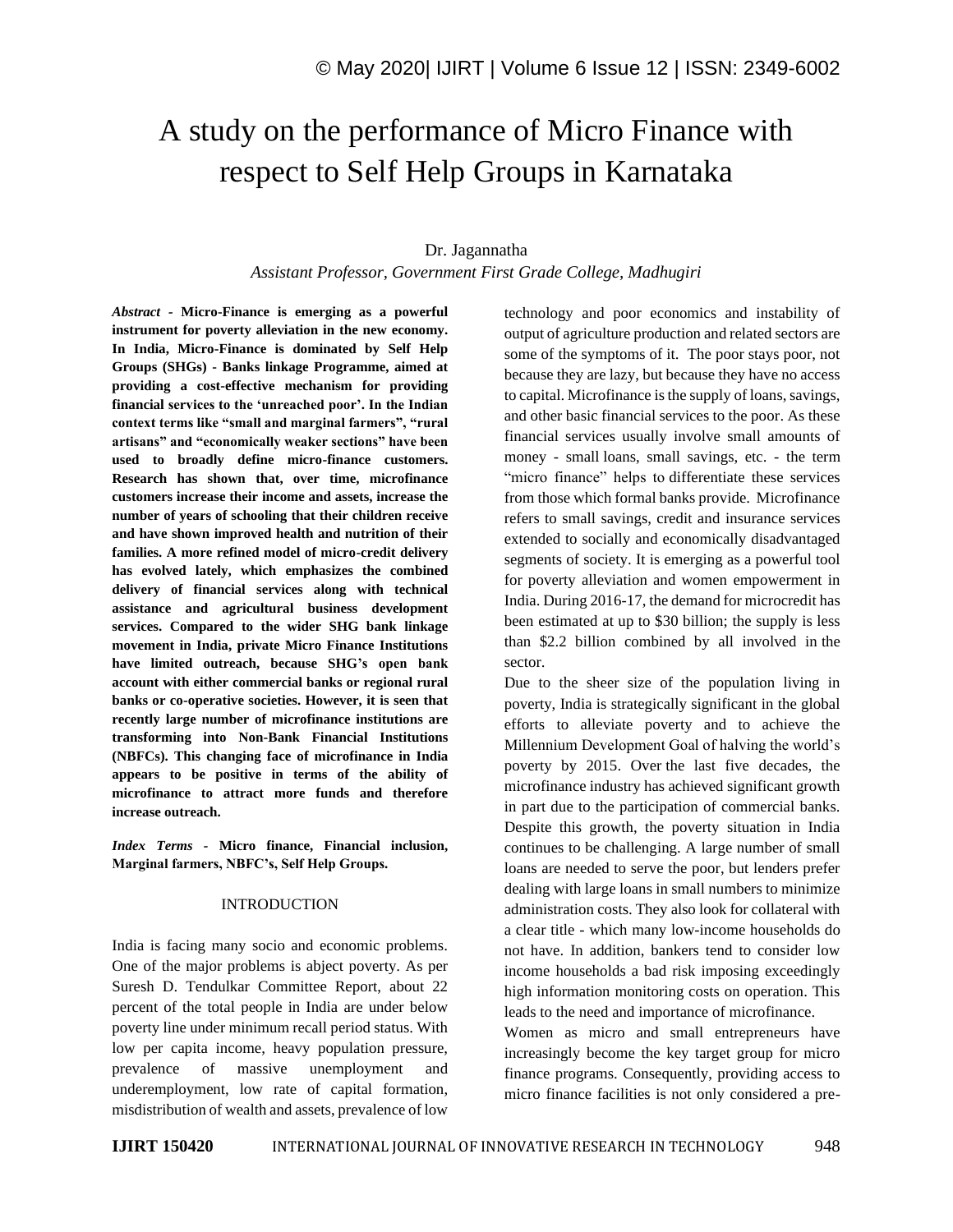condition for poverty alleviation, but also considered as a strategy for empowering women. In developing countries like India micro finance is playing an important role, promoting gender equality, and is helping in empowering women so that they can live quality life with dignity. Microfinance has improved the wellbeing of women clients and their families. Microfinance has a positive effect on the empowerment of women by creating an "empowerment indicator". These indicators can be based on the following factors:

- Mobility and Economic security- enables poor women in making them economic agents of change by increasing their income and productivity.
- Ability to make small and large purchases.
- Involvement in major household decisions.
- Relative freedom from domination within the family. Political and legal awareness.
- Involvement in political campaigning and protests and to access to markets and information. They become more confident and get better control of the resources.

The process can be viewed from three important dimensions. They are:

- 1. Feminist Empowerment Paradigm: Here the underlying concerns are gender equality and women's human rights. Women's empowerment is seen as an integral and inseparable part of a wider process of social transformation. The main target group is poor women and women capable of providing alternative female role models for change. Micro-finance is promoted as an entry point in the context of a wider strategy for women's economic and socio-political empowerment which focuses on gender awareness and feminist organization.
- 2. Poverty Reduction Paradigm: The poverty alleviation paradigm underlies many NGO integrated poverty-targeted community development programs. Poverty alleviation here is defined in broader terms than market incomes to encompass increasing capacities and choices and decreasing the vulnerability of poor people. The main focus of programs as a whole is on developing sustainable livelihoods, community development and social service provision like

literacy, healthcare, and infrastructure development.

3. Financial Sustainability Paradigm: This (also referred to as the financial systems approach or sustainability approach) underlies the models of microfinance promoted since the mid-1990s by most donor agencies and the Best Practice guidelines promoted in publications by USAID, World Bank, UNDP and CGAP. The ultimate aim is large programs which are profitable and fully self-supporting in competition with other private sector banking institutions and able to raise funds from international financial markets rather than relying on funds from development agencies.

#### REVIEW OF LITERATURE

Hulme and Mosley (1996): While acknowledging the role microfinance can have in helping to reduce poverty, concluded from their research on microfinance that "most contemporary schemes are less effective than they might be" (1996, p.134). They state that microfinance is not a panacea for povertyalleviation and that in some cases the poorest people have been made worse-off by microfinance.

Littlefield, Murdoch and Hashemi (2003): More recently, commentators such as Littlefield, Murdoch and Hashemi (2003), Simanowitz and Brody (2004) and the IMF (2005) have commented on the critical role of microfinance in achieving the Millennium Development Goals. Littlefield, Murdoch and Hashemi (2003) state "microfinance is a critical contextual factor with strong impact on the achievements of the MDGs…microfinance is unique among development interventions: it can deliver social benefits on an ongoing, permanent basis and on a large scale". Referring to various case studies, they show how microfinance has played a role in eradicating poverty, promoting education, improving health, and empowering women (2003).

Chintamani Prasad Patnaik (March 2012): Has examined that microfinance seems to have generated a view that microfinance development could provide an answer to the problems of rural financial market development. While the development of microfinance is undoubtedly critical in improving access to finance for the unserved and underserved poor and low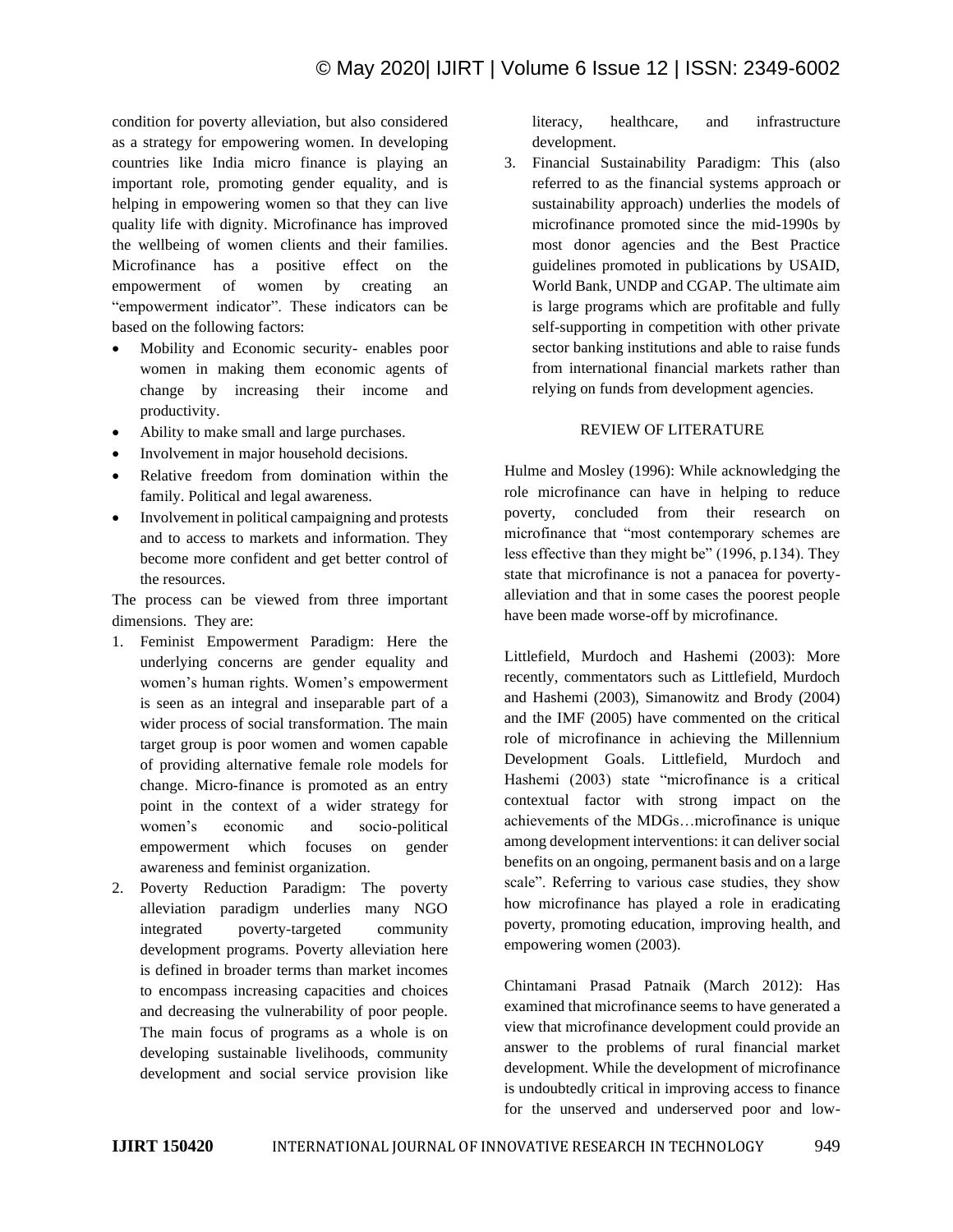income households and their enterprises, it is inadequate to address issues of rural financial market development. It is envisaged that self-help groups will play a vital role in such strategy.

Johnson and Rogaly (1997, p.122): They argue (1997) that in addressing the question of the impact of microfinance, NGOs must go beyond analyzing quantitative data detailing the numbers of users, and volumes and size of loans disbursed, to understanding how their projects are impacting on clients' livelihoods.

#### RESEARCH GAP

The previous studies have not concentrated in assessing the role played by SHG, in promoting 'Micro entrepreneurs. Since SHG takes care of the initial investment needed by the group members to take up revenue generating activities, many are involved in manufacturing activities, but operations are carried out in small scale. Necessary availability of finance helps them to upgrade their operations. Earlier studies have failed to identify this strength. The available literature to understand the rural consumer demographics, their tastes and preferences is very less. Gaining an insight on rural consumers psyche is essential to offer them the value proposition tailored to meet their needs and preferences. They prefer to transact in cash not digital payments approach. Therefore, having cash-based transaction system is inevitable.

| <b>Total Savings of SHG with Banks</b> |  |  |                                         |  |  |  |  |  |  |
|----------------------------------------|--|--|-----------------------------------------|--|--|--|--|--|--|
|                                        |  |  | Name of the Banks as on 31 March 2016 t |  |  |  |  |  |  |
|                                        |  |  |                                         |  |  |  |  |  |  |

#### OBJECTIVES OF THE STUDY

- 1. To understand the concept of micro finance and its importance.
- 2. To study the Progress of SHGs formation in the state of Karnataka.
- 3. To study the number of Women SHGs in the state of Karnataka.
- 4. To know the SHGs Savings with Bank in the state of Karnataka.

#### RESEARCH METHODOLOGY

It is descriptive research in nature. Data collected through secondary sources mainly through some journals and articles and also through research papers. The data is collected from microfinance related and content related articles and websites. Secondary data is also collected from various published reports of Apex Bank Ltd. and NABARD, research articles, and from official circulars.

Commercial banks accounted for 67.5% of bank loans disbursed to 61.8% SHGs during the year. The share of RRBs in credit disbursement to SHGs stood at 24.6%. However, the number of SHGs declined substantially to 25.7% from 32.1%. The average loan disbursement by RRBs during the year was Rs. 1,94,833. The share of Cooperatives both in number of SHGs provided bank loan during the year as well as the quantum of loan disbursed declined in 2015-16 as compared to previous year. The average loan per SHG provided by Cooperatives was Rs. 1,27,894.

| Name<br>of<br>the   | Total Savings of SHGs with<br>Banks as on 31 March 2016 |           | Loans disbursed to SHGs<br>by Banks during the year |           | Total Outstanding Bank<br>Loans against SHGs |             | <b>NPAs</b>      |            |
|---------------------|---------------------------------------------------------|-----------|-----------------------------------------------------|-----------|----------------------------------------------|-------------|------------------|------------|
| Agency              | of<br>No.                                               | Savings   | No. of SHGs                                         | Loans     | of<br>No.                                    | Loan        | Amount of        | <b>NPA</b> |
|                     | <b>SHGs</b>                                             | Amount    |                                                     | disbursed | <b>SHGs</b>                                  | Outstanding | <b>Gross NPA</b> | (% )       |
| Commercial          |                                                         |           |                                                     |           |                                              |             |                  |            |
| <b>Banks</b>        | 41,40,111                                               | 9.03.389  | 11,32,281                                           | 25,18,497 | 26, 26, 364                                  | 37, 14, 562 | 2,32,140         | 6.25       |
| % Share             | 52.6                                                    | 66.0      | 61.8                                                | 67.5      | 56.2                                         | 65.0        | 62.98            |            |
| Regional Rural      |                                                         |           |                                                     |           |                                              |             |                  |            |
| <b>Banks</b>        | 22,56,811                                               | 2.48.428  | 4.70.399                                            | 9,16,493  | 14,45,476                                    | 16,10,935   | 1.06.429         | 6.61       |
| % Share             | 28.56                                                   | 18.1      | 25.7                                                | 24.6      | 30.9                                         | 28.2        | 28.87            |            |
| Cooperative         |                                                         |           |                                                     |           |                                              |             |                  |            |
| <b>Banks</b>        | 15.06.080                                               | 2,17,322  | 2,29,643                                            | 2,93,700  | 6,00,781                                     | 3.86.426    | 30,054           | 7.78       |
| % Share             | 19.1                                                    | 15.9      | 12.5                                                | 7.9       | 12.9                                         | 6.8         | 8.15             |            |
| (in<br>Rs.<br>Total |                                                         |           |                                                     |           |                                              |             |                  |            |
| Lakh)               | 79,03,002                                               | 13.69.139 | 18.32.323                                           | 37,28,690 | 46,72,621                                    | 57.11.923   | 3.68.623         | 6.45       |

Source: Status of Micro Finance in India 2015-16, Micro Credit Innovations Department, NABARD, Mumbai.

The following table depicts the Savings of SHG's with different financial institutions in the Karnataka (as on 31st March 2016).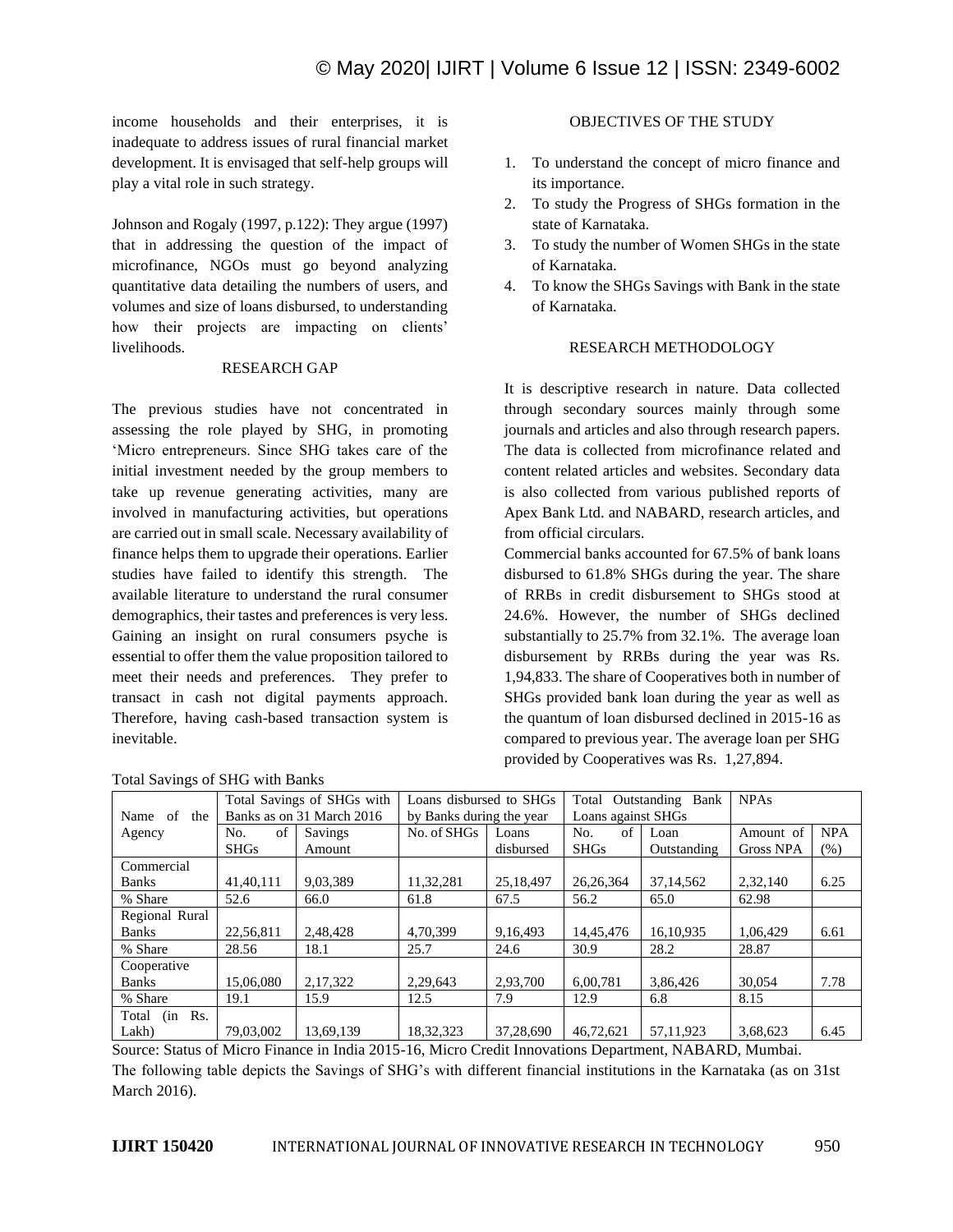## © May 2020| IJIRT | Volume 6 Issue 12 | ISSN: 2349-6002

| Commercial Bank |           |          | Regional Rural Bank (RRB) | Co-operative societies |                                                                               | Total (amount in Lakh rupees) |                           |
|-----------------|-----------|----------|---------------------------|------------------------|-------------------------------------------------------------------------------|-------------------------------|---------------------------|
|                 |           |          |                           |                        | No. of SHG Savings Amount No. of SHG Savings Amount No. of SHG Savings Amount |                               | No. of SHG Savings Amount |
| 6,05,154        | 79.879.15 | 1.37.921 | 16.132.89                 | 2,19,371               | 48.230.09                                                                     | 9,62,446                      | 1,44,242,13               |

The following table depicts the total loan disbursed to SHG's from different financial institutions in the Karnataka (as on 31st March 2016).

| <b>Commercial Bank</b>    | Regional Rural Bank (RRB) Co-operative societies |                                      |        |                           | Total (amount in Lakh rupees) |                |
|---------------------------|--------------------------------------------------|--------------------------------------|--------|---------------------------|-------------------------------|----------------|
| No. of SHGILoan disbursed |                                                  | No. of SHG Loan disbursed No. of SHG |        | Loan disbursed No. of SHG |                               | Loan disbursed |
| 1,95,477<br>4.83.737.82   | 43.056                                           | 65.159.58                            | 42,856 | 77,010.73                 | 2.81.389                      | 6,25,908.13    |

Source: Micro credit division, NABARD

Progress under Microfinance – Bank Loans outstanding against SHGs in the state of Karnataka during 2014-2015 - Regional Rural Banks

| Sl.            | Name of the bank | Total        | Outstanding<br>Loans |                   | Out of Total-Loan outstanding under |             | Out of Total-Loan outstanding |
|----------------|------------------|--------------|----------------------|-------------------|-------------------------------------|-------------|-------------------------------|
| N <sub>o</sub> |                  | against SHGs |                      | <b>SGSY/NRLM</b>  | &<br>other<br>Govt.                 |             | exclusive to women SHGs       |
|                |                  |              |                      | sponsored program |                                     |             |                               |
|                |                  | No. of       | Outstanding<br>Loans | of<br>No.         | Loans Outstanding (in               | No.<br>of   | Loans Outstanding             |
|                |                  | <b>SHGs</b>  | (in lakhs)           | <b>SHGs</b>       | lakhs)                              | <b>SHGs</b> | (in lakhs)                    |
| 1              | Kaveri Grameena  | 18993        | 32843.35             | 17521             | 32804.10                            | 16043       | 27628.60                      |
|                | Bank             |              |                      |                   |                                     |             |                               |
| $\mathcal{L}$  | Karnataka Vikasa | 17213        | 13407.53             | 11983             | 9537.85                             | 15467       | 12534.28                      |
|                | Grameena Bank    |              |                      |                   |                                     |             |                               |
| 3              | Pragathi Krishna | 25679        | 35166.00             | 1495              | 1922.00                             | 20151       | 32495.13                      |
|                | Grameena Bank    |              |                      |                   |                                     |             |                               |
|                | Total            | 61885        | 81416.88             | 30999             | 44263.95                            | 51611       | 72658.01                      |

Source: NABARD Website

#### Analysis:

The above table depicts Progress under Microfinance – Bank loans outstanding against SHGs with Regional Rural Banks in the state of Karnataka as on 31-03- 2015. From the table it can be observed that in terms of Bank loans outstanding against SHGs, Pragathi Krishna Grameena Bank stands highest with an outstanding loan of Rs 35,166 lakhs. It can also be depicted that in terms of Bank loans outstanding against SHGs out of total SHGs – loan outstanding under SGSY/NRLM & other Govt. sponsored programme scheme, Kaveri Grameena Bank stands highest with an outstanding loan of Rs 32,804.10 lakhs. It can also be observed that in terms of Bank loans outstanding against SHGs out of total SHGs in case of exclusively women SHGs, Pragathi Krishna Grameena Bank stands highest with an outstanding loan of Rs 32,495.13 lakhs. The above tables clearly indicate that that resource mobilization by financial institutions and loan disbursement to self-help groups have increased magnificently in the recent years, indicating positive growth. This is definitely an encouraging indicator, as self-help groups play a vital role in women empowerment. This further reiterates that, the weaker section who are in need of small finance, will have easy accessibility due to more number of non-banking financial intermediaries. In terms of Bank loans outstanding against SHGs, HDFC Bank stands highest with an outstanding loan of Rs 18,776.81 lakhs. It can also be depicted that in terms of Bank loans outstanding against SHGs out of total SHGs – loan outstanding under SGSY/NRLM & other Govt. sponsored program scheme, Karnataka Bank stands highest with an outstanding loan of Rs 338.20 lakhs. It can also be observed that in terms of Bank loans outstanding against SHGs out of total SHGs in case of exclusively women SHGs, HDFC Bank stands highest with an outstanding loan of Rs 18,776.81 lakhs. The following table depicts this information.

Progress under Microfinance – Bank Loans outstanding against SHGs in the state of Karnataka as on 31-03-2015 - Private Sector Commercial Banks

| $\cdot$ Sl.<br>No. | against SHGs |  | under $SGSY/NRLM \&$ other exclusive to women SHGs | Name of the bank   Total Loans Outstanding   Out of Total-Loan outstanding   Out of Total-Loan outstanding |  |
|--------------------|--------------|--|----------------------------------------------------|------------------------------------------------------------------------------------------------------------|--|
|                    |              |  | Govt. sponsored program                            |                                                                                                            |  |